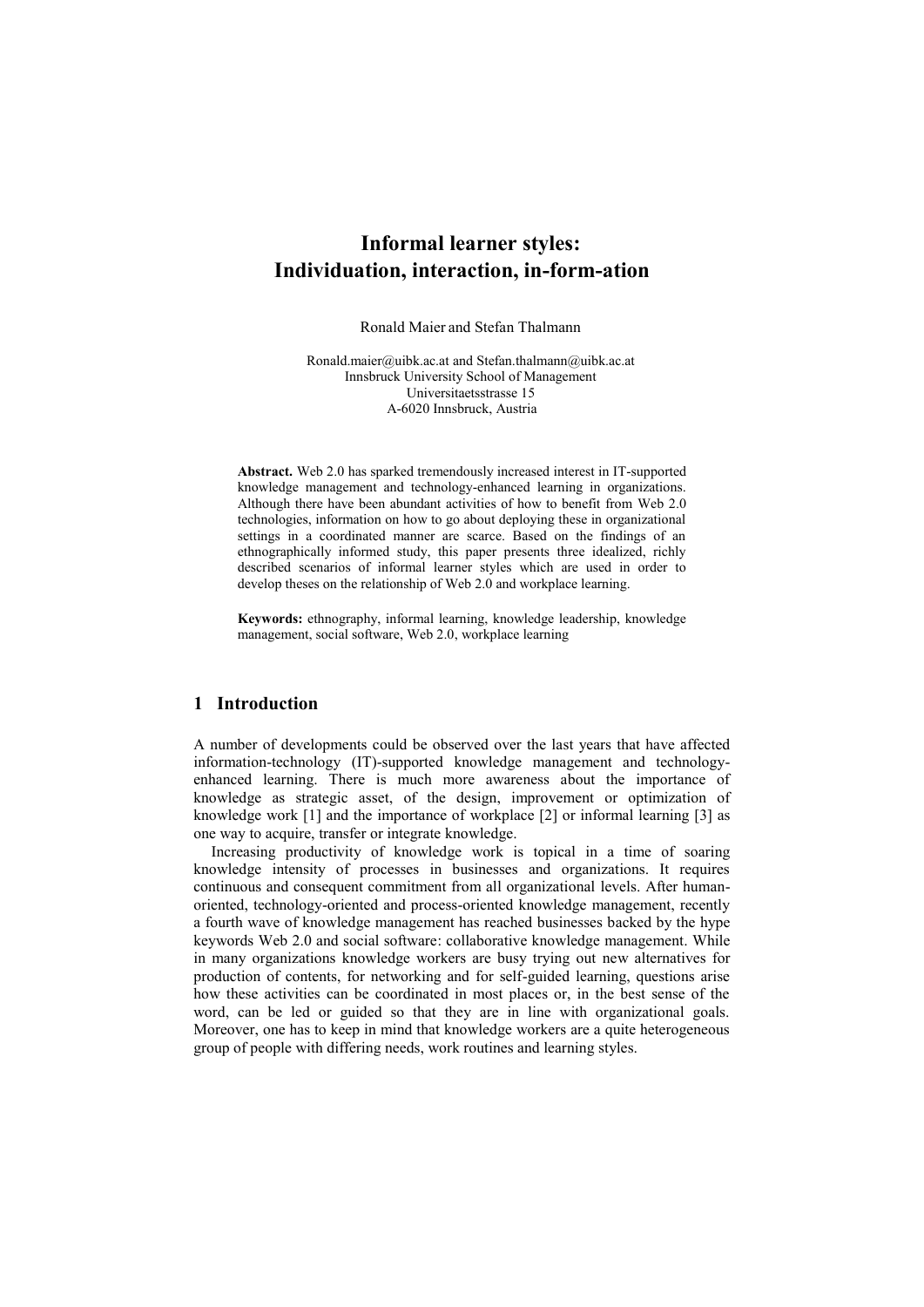Informal learning in workplace situations is embedded in everyday problem solving situations and people learn through mistakes and in interactive negotiations with colleagues [4]. With the increasing penetration of IT in workplace settings, IT becomes more and more important for informal learning. Web 2.0 applications target flexible support of individuals and allow for a less-restricted opportunity to achieve learning goals with the help of IT and thus seem to be a promising solution.

Web 2.0 has been termed a "business revolution in the computer industry" [5]. However, it can also be seen as a "piece of jargon" that reiterates the initial goals of the creation of the World Wide Web [6] which is perfectly understandable from a technology perspective. From a more content or user perspective, one might argue that Web 2.0 marks a change in the rules for success on the Web that focuses on usergenerated content and services harnessing collective intelligence with the help of continuously updated, device-independent applications providing rich user experiences that are built using lightweight programming models [5]. Social software is a rather recent concept, a subset of computer-mediated communication, closely related to Web 2.0 that covers software that is used to create and maintain social networks or virtual communities. Typically, this category of software allows for easyto-use mechanisms to create and maintain online profiles (social identity), build relationships and reputation (social capital), stay aware of a network"s activities (social presence), comment on and recommend to others (social feedback), interact with others (social interaction), organize physical meetings (social planning) and share content (social spaces) on the Internet. With this profile, it does not come as a surprise that this type of software has caught the attention of organizers as support for (informal) learning in organizations. Although many knowledge workers are heavily engaged in attempts to benefit from these new applications, workplace studies are scarce that analyze what is going on in organizations in terms of workplace learning and how guidance of these collaborative knowledge management activities could be designed.

This paper reflects on the activities currently performed in business organizations in the realm of workplace learning. Specifically, the paper presents three richly described prototypical scenarios in order to stimulate discussions about how organizations should go about benefiting from the fourth wave of collaborative knowledge management. The scenarios build on empirical data which was collected in an ethnographically informed field study of a German system house with 400 employees performed in May-June 2008 as part of the EU FP7 IP MATURE (www.mature-ip.eu). The paper concludes with a number of theses that integrate the findings along the lines of the three main strands of workplace learning that we found in the field work: individuation, interaction and in-form-ation.

# **2 Ethnographically-informed Study**

Ethnographical research established in anthropology and social science was developed to investigate new cultures and social settings. Fetterman describes ethnography as "the art and science of describing a group or culture" [7]. In order to allow for a detailed description of cultures and social settings, more than simple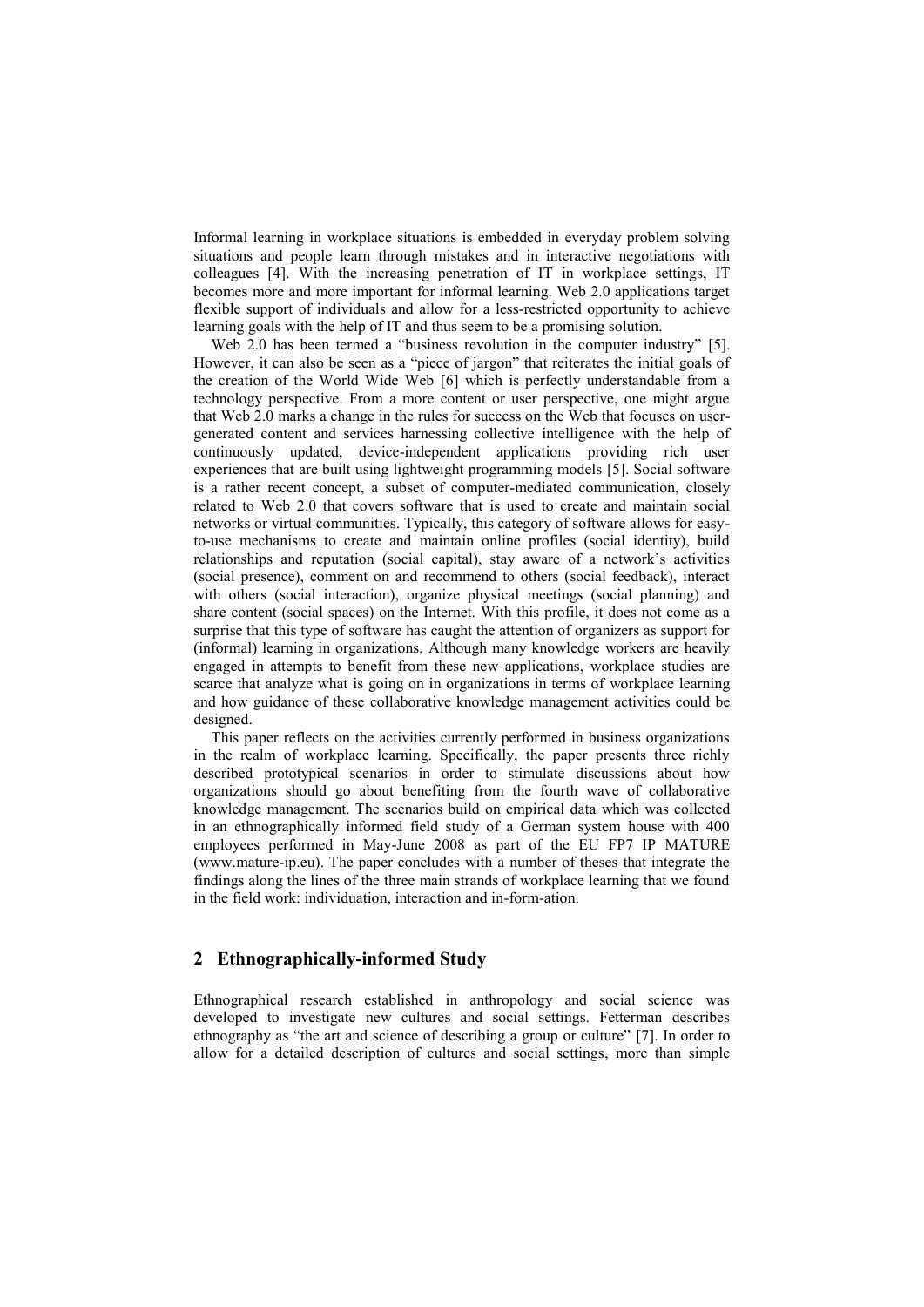observation is necessary. The key characteristic of ethnography is active participation in social settings to understand why things happen [7-9]. In contrast to field observation which describes what happens, ethnography focuses also on the why and how things happen.

In order to give a detailed description of informal learner types, it seemed that the characteristics of ethnography were appropriate. Recently, ethnography has become more popular in other disciplines, also in computer science and information systems. Ethnography is one of the key approaches for designing CSCW systems [10], but classic ethnographical studies are too time-intensive, costly, unfocused and mostly too inflexible for the fast changing domain of Information Systems. Also, it is difficult to convince business organizations in opening up for ethnographers for an extensive period of time. For that reason, modified versions, like rapid ethnography [11], seem to be more suitable in the fast changing domain of information technology [10], also fulfilling the conditions as found in business organizations. The main idea of that modified ethnography is to save time by narrowing the focus, use several observation techniques, work collaboratively and use tools for the analysis [11]. Usually, these studies are realized in workplace situations, with highly situated work practices and a need for specific support [12]. Especially in those highly situated work practices, workers often solve problems without being even aware that a problem has occurred [8]. Because of the ability to catch those situations and to describe them, rapid ethnography, or as we would like to call it, an ethnographically informed field study, seems to be a more comprehensive approach for investigating such situations.

Only until recently there was a general lack of workplace studies which has been resented for quite some time in organization science [13] which is equally true for studies in organizing the use of information systems. In the literature some descriptions of learning practices can be found in [4] or [14]. Studies describing learner types which can be associated to one person or linked to information technology are rather scare.

Approaches distinguishing routines and dimensions can be found in the literature. Eraut and Hirsh distinguishes an individual and an social perspective on learning and describes modes for learning at work [15]. In the field of pedagogy a brought variety of learning styles can be found, [16] provides a good overview of the 13 most influential models in the field. The concept of situated learning postulated learning as highly situated and depending on participating people [17]. To identify common types of persons that could act in different situations and to describe them in an idealized way is the aim of this paper.

With the help of our ethnographic study, we were able to identify typical informal learner styles and to describe them in a detailed manner. By using ethnographic principles, we were also able to describe motivational and social factors influencing informal learning. It would have been difficult, if not impossible to investigate these factors by merely relying on questionnaires or interviews. But we think that these factors are crucial for the understanding of informal learning scenarios and the development of technical support.

We realized our ethnographically informed study within the EU FP7 IP MATURE<sup>1</sup> in a German IT systems house. The company was chosen based on a prior long-

1

<sup>1</sup> <http://mature-ip.eu/en/start>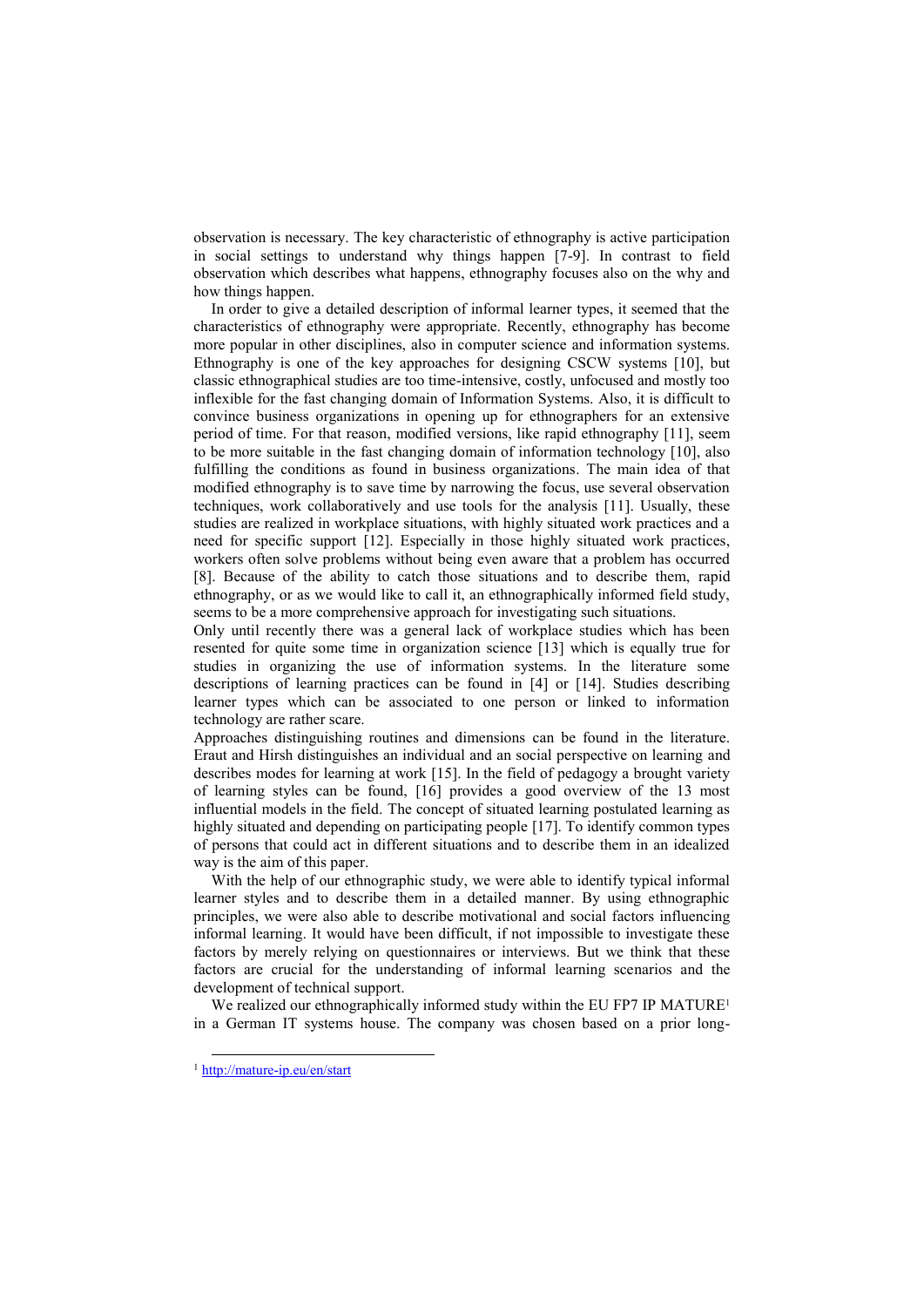standing relationship during which the authors of this paper had performed consulting work and also helped the organization with an internal project which resulted in close personal relationships with many of the people involved in the field work. We used a time-division grid approach to use our scarce time more effectively. We started with one week of intensive ethnographic fieldwork. Thereby, each author of this paper worked intensively as an ethnographer with one small team and selected people for the phase of self-description. In the following three weeks, selected people should identify situations in which they handle knowledge in a non-routine way and report them to the ethnographers. During that period, ethnographers were continuously in contact with the employees. Finally, a second week of intensive fieldwork was realized and the reported situations from the three prior weeks were discussed. By applying that study design, we were able to collect data about a five weeks period by staying only two weeks in the company. Furthermore, during a period of about five weeks, people were engaged in different tasks and phases of projects, which gave us the opportunity to draw a richer picture of informal learner types.

During our field work, writing field-notes and reflecting them, we realized that informal learning is the dominant way of knowledge transfer. We discussed about the different types of informal learning that occur and about the associated persons. By doing that, we identified three idealized informal learning types which could be confirmed by our field data. In the following these three idealized informal learner types are described in an exaggerated way, based on our collected field data.

## **3 The Do-It Yourself Type**

-

Sally works as system developer in the department of software development of our company. She shares her office with five co-workers, engaged in similar tasks and problems. Her tasks require a wide variety of knowledge and this volatile knowledge highly depends on involved systems and clients. Thus, Sally has to continuously acquire new knowledge to fulfill her tasks. Sally"s demand for learning occurs during execution of work tasks. She needs knowledge about e.g., configuration parameters and their consequences, systems interfaces and underlying procedures or client decisions.

If Sally has a problem and she needs knowledge to solve it, her first approach is to try something. In case of system functionalities, she changes several parameters and looks at the consequences. After some unsuccessful trials, she opens the system help or manuals. She has local copies of manuals and training presentations and she searches in her local data. By browsing through documents, she usually has some new ideas and starts some new trials in the system. Should these tests be unsuccessful as well, she starts searching in the Internet. She uses well-known developer pages or search engines to find relevant information. Again, she experiments with new solution ideas directly in the system and applies her search and test approach for a longer period of time. Typically, she is successful after a longer period of time and returns to her works tasks. In the case of no success, she writes a request in a developer forum or tries to delegate the task to a colleague (typically sitting in the same room) via e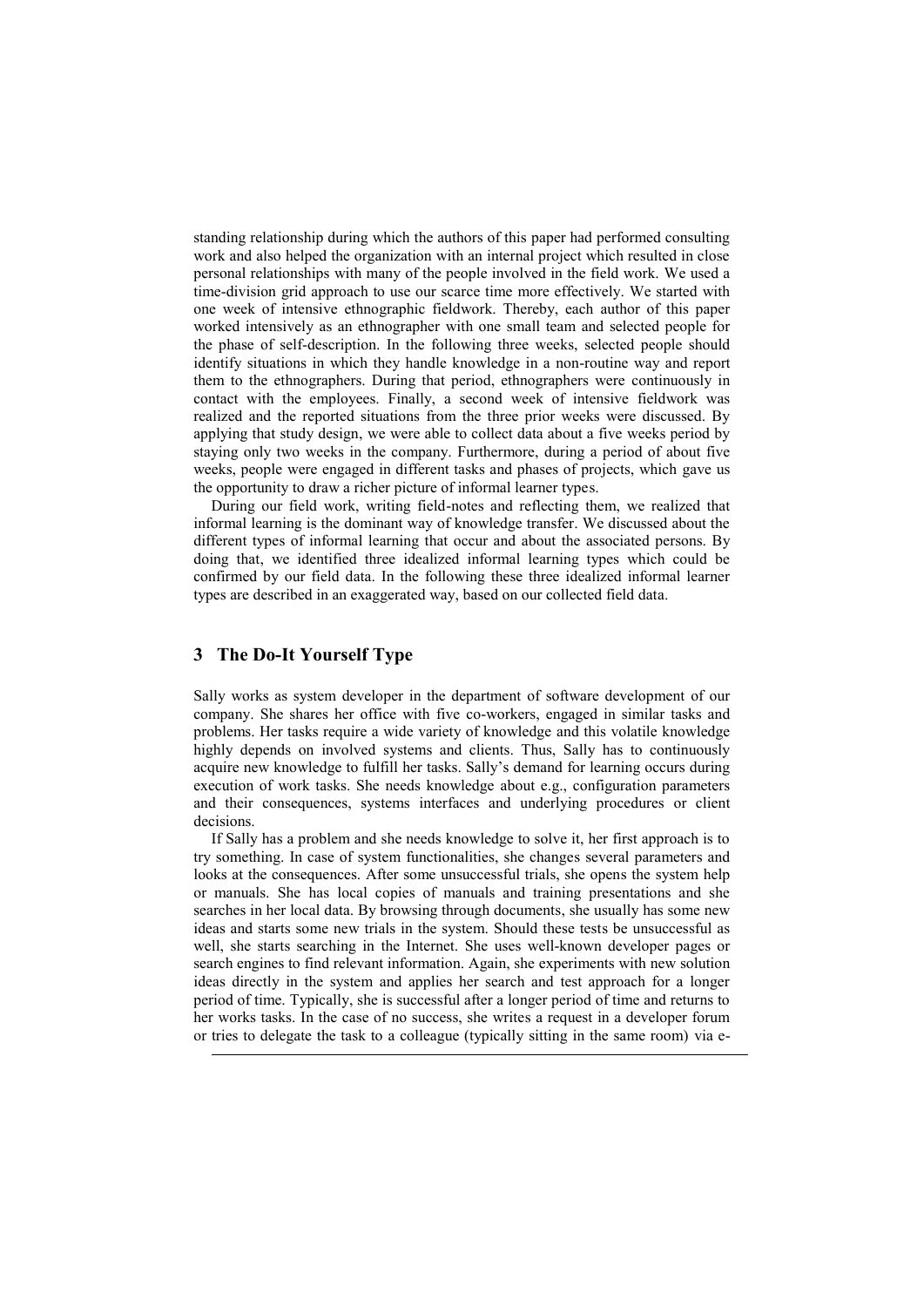mail. After getting a response in the developer forum, she occasionally writes a short thanks note to the anonymous or pseudonymous provider of the information the identity of whom she does not care about.

Sally principally dislikes discussions or other verbal interactions with her colleagues. If a discussion occurs in her office, she ignores the discussion and concentrates on her current tasks. If one of her colleagues asks her for something directly, she answers if she has a proper solution in mind. In the case she has only an assumption or a vague idea, Sally refuses the answer. In the best case from her perspective, she can show solutions directly on the affected systems. Therefore, she moves to the colleague's computer and demonstrates the solution. In this way, she avoids long explanations and discussions with asking colleagues.

Sally likes the time early in the morning and during the lunch break, because she can work unhurriedly. Routinely, tasks are distributed in our company per email or task assignments in the collaboration system. Sally"s project or line manager or sometimes consultants delegate tasks to her. Anyways, she likes precise task descriptions and written documentations. If some parts of her task remain unclear, she will think about it and investigate the problem by browsing through related documents. Her last option is to write a tight e-mail that makes the receiver understand that his or her request was imprecise.

Between two and four times a year, Sally has to participate in formal trainings. Typically, she feels uncomfortable because she is outside her familiar environment and cannot work on her tasks. Her motto is "If I have not seen it working, I do not believe it anyways". Welcome are trainings closely related to her current or upcoming tasks with concrete solution procedures. She avoids general trainings or trainings without relation to her tasks whenever possible. However, she always asks for the training materials, e.g. presentations, and stores them on her local disk. She thinks these materials and hints for further documents are the most interesting and valuable part of a formal training.

### **4 The Communicative Type**

Igor works as IT consultant in the consulting department of our company. He works in different project teams, offices and stays mainly in client offices. Typically, he works together with two or three other people from our company and shares small offices. His tasks require a wide variety of knowledge and highly depend on involved systems at client side and on clients themselves. Thus, Igor has to continuously acquire new knowledge, especially about client"s circumstances, to fulfill his tasks. Igor"s demand for learning occurs during execution of work tasks. Especially, knowledge about clients and their routines are highly relevant, which is not part of formal trainings. On the one side, specific knowledge about clients is usually not transferable to other clients, but on the other side previous experiences and best practices are crucial to fulfill Igor"s job. Besides technical knowledge and knowledge about the client, knowledge about other people and their knowledge are highly relevant for him.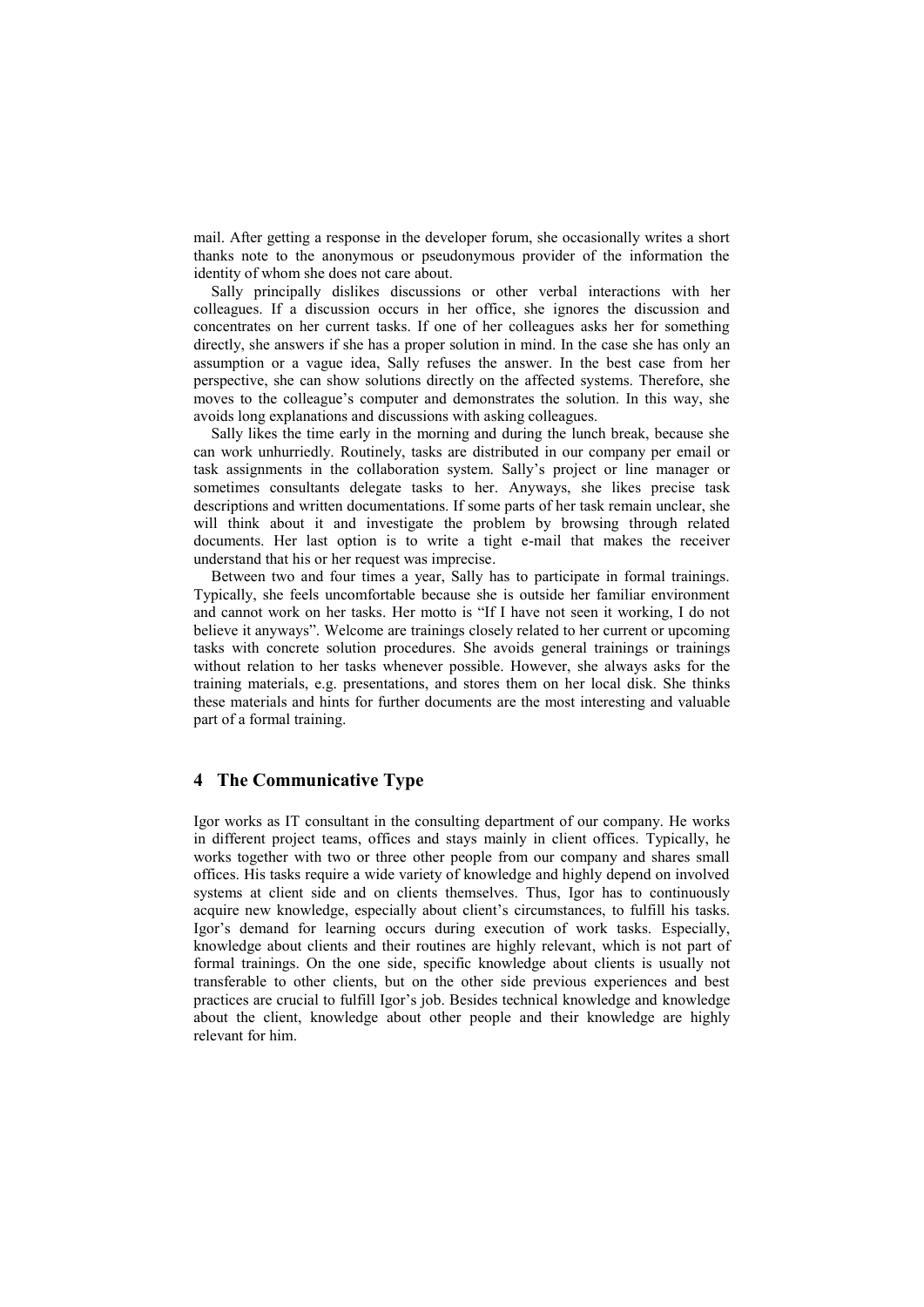If Igor has a problem and he needs knowledge to solve it, his first approach is to ask people currently in his room. He has no stoppages and lives with the motto: "There are no stupid questions, only stupid answers". If nobody in the room has a proper answer or knows another person who can help, he initiates a discussion about the topic regardless of what tasks his colleagues are currently engaged in. Different ideas and perspectives on the main problems are discussed. In many cases, solution ideas could be generated or the discussion team can refer to somebody. At least, a more concrete and comprehensive problem understanding is the output of such a discussion. After discussions, all participating people have learned something about discussed topics no matter whether they need it right now or not and become more aware of Igor's activities.

If the discussion is unsuccessful, he moves to other relevant people in the building or he calls people outside the building. If Igor has the opportunity to move to a person physically (person is in the same building) he would prefer that. Personal meetings allow him to interact with persons in a more personal way and to amplify social relationships. In case nobody could help Igor and he has no helpful contact in mind, he starts searching in the Internet by using a search engine.

Igor has a good network and maintains relationships to other people intensively. If he meets new and interesting people, especially people from clients, he tries to have a small chat in order to scan their skills and to exchange contact information. In that way he can access these people more easily in case he needs some help. Igor is somebody known all over the place and he attends every informal event he can. Lunch and coffee breaks are sacred for him. He uses these breaks to get information about other people"s work and activities or to discuss own work problems. Thus, he has a comprehensive picture of the ongoing activities and is constantly well informed.

On the one hand, Igor asks many people for help and on the other hand many people ask Igor for help. Igor has good knowledge and a lot of experience and he likes to help other people. Usually, Igor has a proper answer in mind or at least an idea which he explains to the asking person. Many times such an explanation ends in a discussion in which Igor involves other people. Furthermore, Igor could name other potentially helpful people.

Between two and four times a year, Igor participates in formal trainings. He likes such events because it gives him the opportunity to have a break from the busy consulting business and he has the opportunity for networking. Welcome are trainings related to Igor"s activities and generally applicable to many different cases. Training materials, e.g. presentations, are not really important for him. Contact details of all participating people and especially from the trainer are most valuable.

# **5 The Anchorwoman**

Aisha leads a group of seven people responsible for operation and maintenance of productive business application systems according to predefined service levels. However, since her recruitment, she has been involved in an innovation project concerned with the development of internal competencies about a new product being promoted by a big vendor of standard enterprise systems which is the primary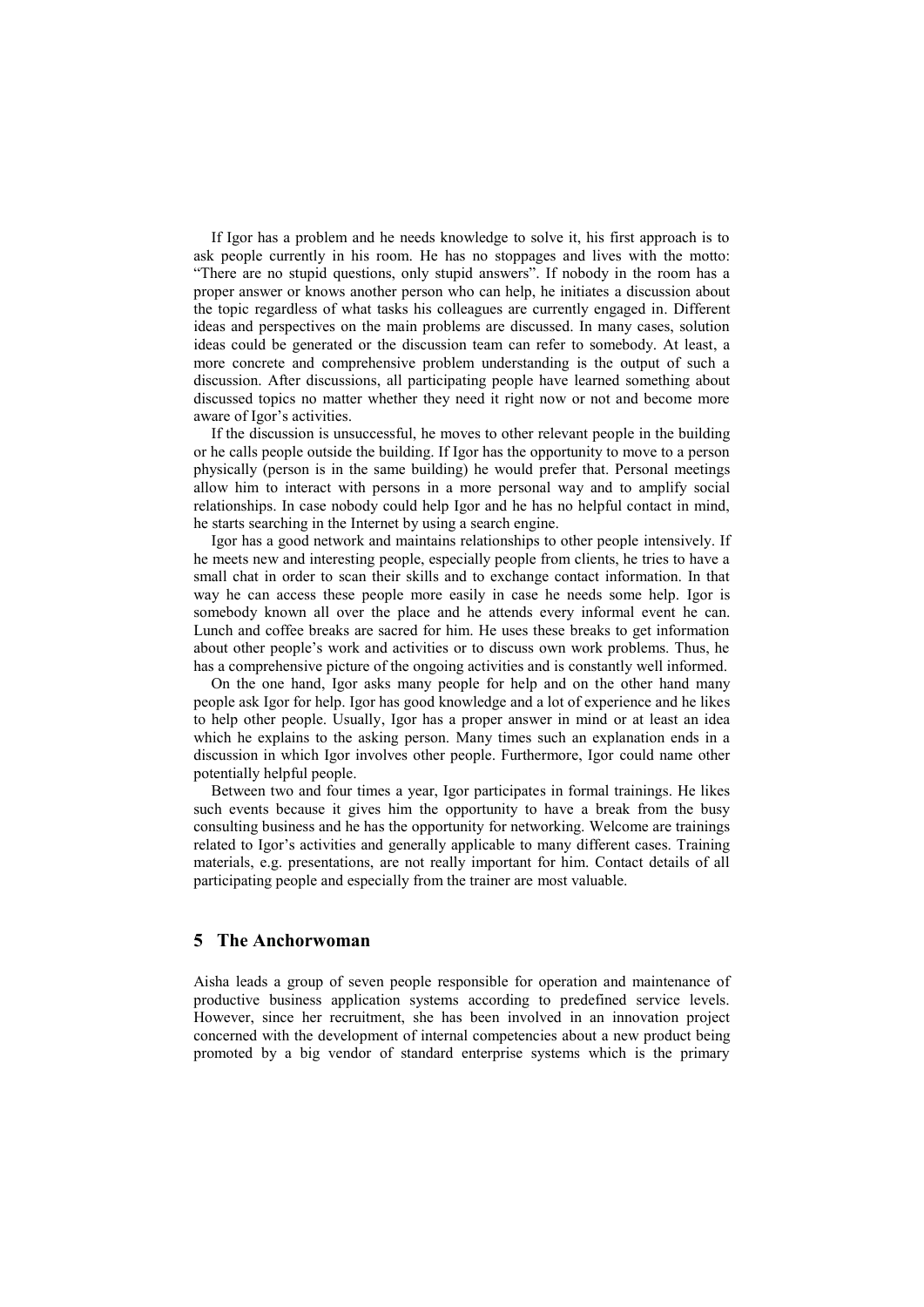business partner of our company. The process started with Aisha and her colleague, Hans, who came from the same University, setting up a test installation of the product and experimenting with it. After successfully convincing the innovation manager of our company, Aisha was manager of an internal project with the goal of the product"s deployment within her company. She kept with the project until it matured into a product being now sold to leading customers. Due to the fact that Hans left the company, Aisha was the only person in the company who had profound knowledge and long-standing experiences with the product. Consequently, she is still heavily involved in software development and is the network centre for every aspect of this product. The network dealing with the product not only consists of the seven people supervised by Aisha, but also includes business consultants, software developers and infrastructure managers of other departments of our company.

Aisha builds on her profound University education. She is a Master of Management Information Systems. For the last two years, she has had a number of formal training courses provided by the vendor of standard enterprise systems and thus is now a certified analyst for the product she is responsible. But most importantly, she had plenty of time to experiment with the product. During this time, many problems could not be solved immediately or sometimes not without a new patch from the vendor so that she gradually built a huge network of partners at our company, but also at the vendor. From the time of being responsible for the roll-out of the product at our company, she has got to know a large number of people from diverse departments. Recently, she has knitted a tight network with the main customers of our company as well due to the fact that the product requires integration with a number of application systems and thus involves a large amount of communication.

From all these experiences, Aisha has learned not only to rely on personal communication and her network, but that once the product had left the experimental state, formal agreements gradually grew important. When she was promoted to manager of a group responsible for application development she felt the dramatically changed role and the need for formal approval of even the tiniest change that would be made to operative business applications.

Due to the fact that the product Aisha is responsible for is in high demand, her schedule is consistently filled to capacity. Thus, she has learned quickly how to organize her work well. She entirely relies on putting whatever content or messages she receives into formal documents or formal communication channels. This translation from the informal, experimental and explorative world of innovation to the formal, routinized and productive world of operative business applications is what she excels in.

When she is addressed with a new problem, she always first tries to be helpful by transferring a pointer towards a formally approved source of content. If that does not work out, she then starts her own interrogation and updates the formal documents in the employee portal, specifically the quality management space so that the problem will be solved according to the rules next time. She typically communicates very efficiently. Telephone calls rarely last longer than 2-3 minutes. Emails usually consist of a sentence and a link. This is important because she receives a large number of phone calls, emails or personal questions every day.

Aisha does not have any content or documents that are not part of the organized content space coordinated by the organization which she constantly uses to support all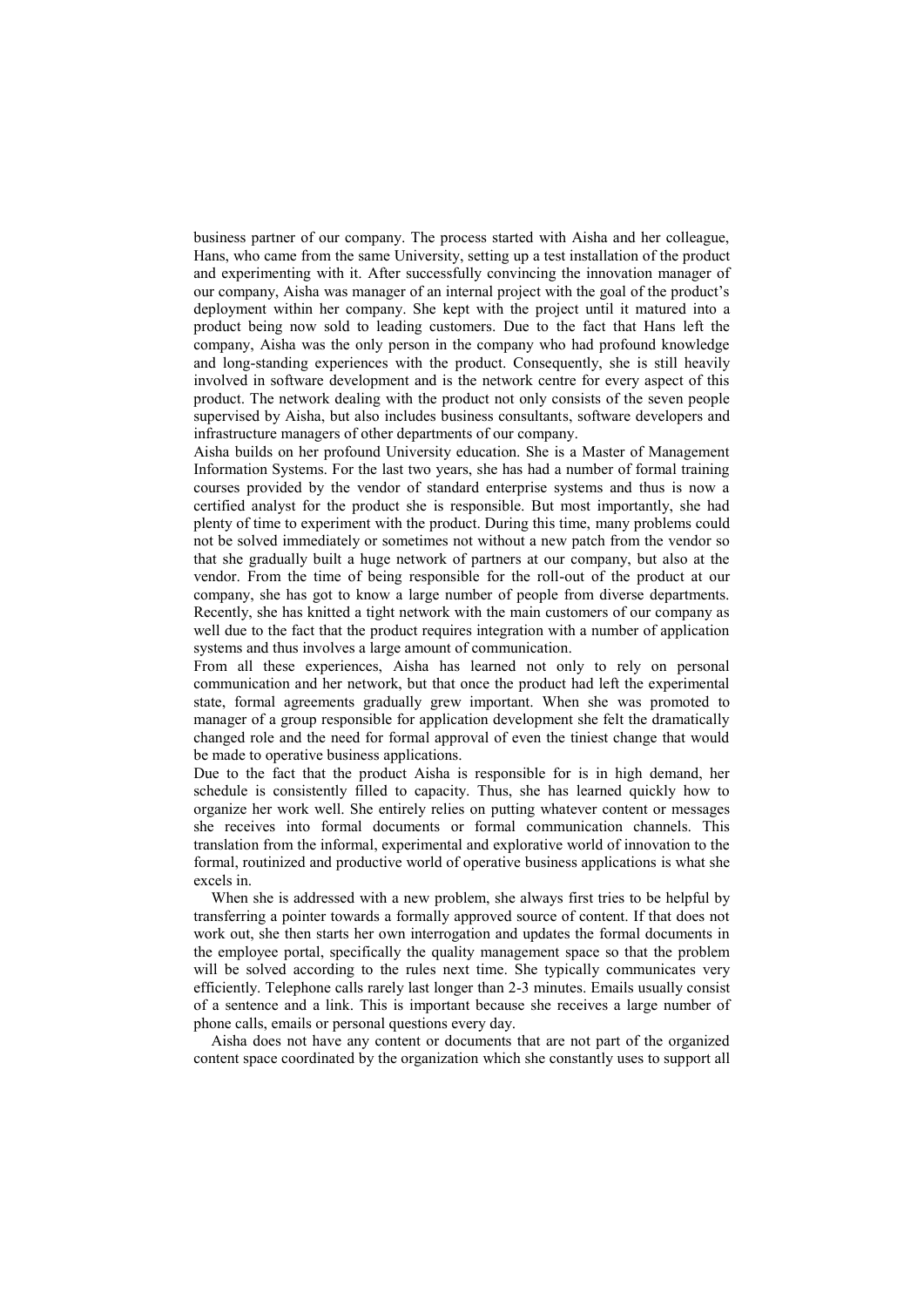aspects of her work. This includes her personal information management system (calendar, address book and task list). All her documents are accessible by her coworkers. Due to her own experiences, her motto is "There is nothing, but experiencing it by yourself, so try and make errors, however, if we should translate it into a (customer) product, it needs to go formal".

### **6 Theses**

The three scenarios contrast quite different work and learning styles which are typical for the knowledge workers we worked with. In the following, we briefly summarize the main findings out of the three scenarios described above as theses:

*Web 2.0 in organizations means individuation, interaction and in-form-ation*

Web 2.0 applications in organizations are used for three distinctive activities handling knowledge and learning resources: individuation, interaction and in-formation. Individuation means the visible linking of contents with individual employees. Sally for example collects contents for her own personal portfolio on her personal notebook and "signs" all her contributions with her name and links them to her profile. Interaction means networking and sharing of knowledge in informal processes. Igor is mostly engaged in networking and heavily uses social networking tools. In-form-ation literally means bringing into a form and is required when the boundaries of work groups or communities who share a common understanding of a domain should be surpassed. This involves the bundling of diverse strands of developments signed by individuals in individuation and shared among a group with strong ties in interaction in order to create new organizational competencies, products, services or improved business processes that can be handed on to people outside the group with strong ties. Aisha strongly relies on formally approved, coordinated structures as can be found in employee portals and wikis which are consequently and continuously updated.

Figure 1 shows that these three activities can be aligned in a process that starts from investigating a new idea and appropriating this idea to an individual (individuation), interacting to share the knowledge and finally putting it into a form that is understandable to knowledge workers who are not part of a closely related community (of practice or interest). These activities are the essence of workplace learning in organizations supported by Web 2.0 applications and social software. The figure also shows drives, motives as well as typical actions and knowledge elements involved in these activities (for a detailed description Maier et al. 2008).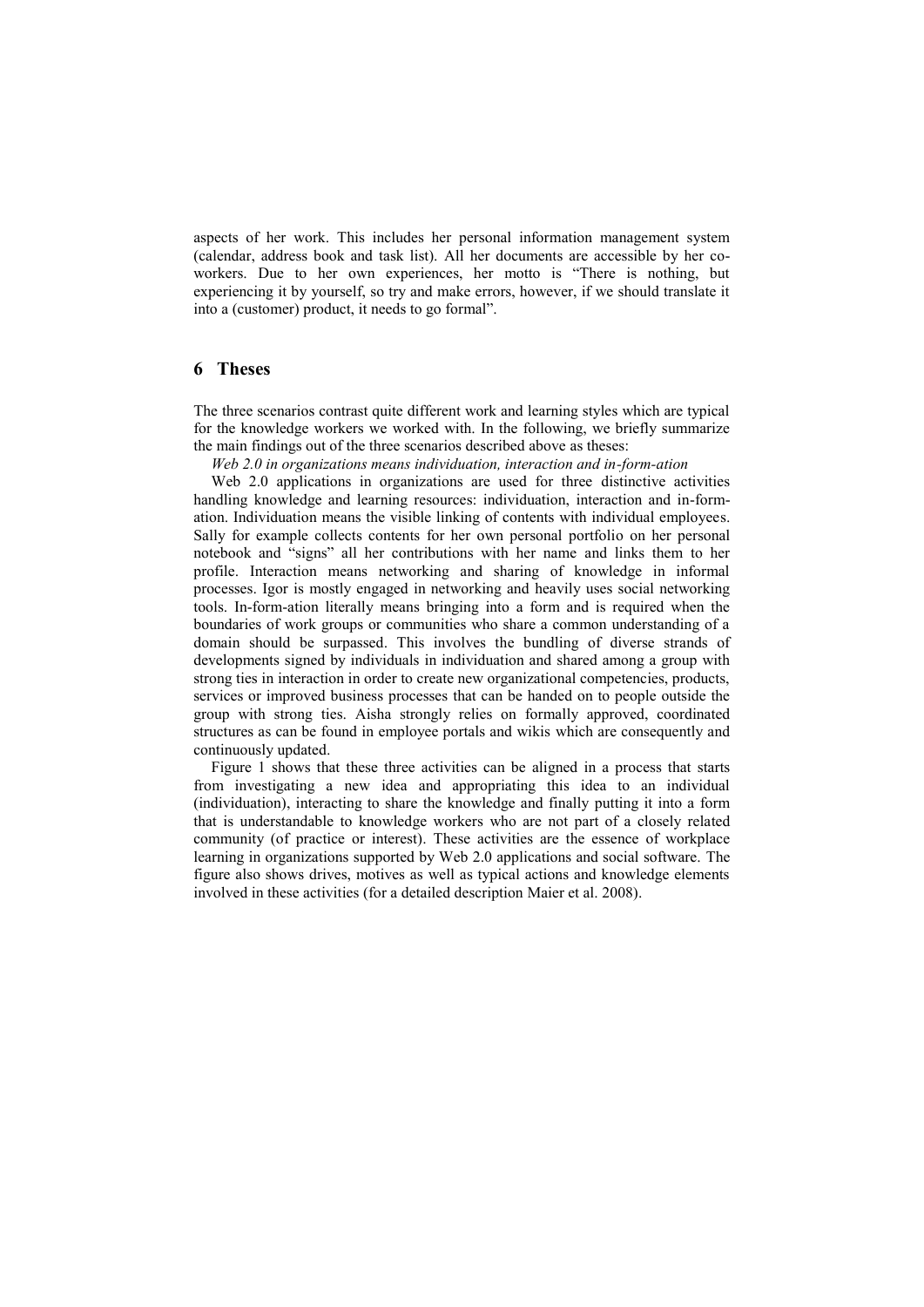

#### **Figure 1: Individuation, interaction and in-form-ation in a knowledge maturing process (Maier et al. 2008)**

*Diverse learner styles are currently not or at most weakly supported by IT tools.* Igor intensively uses tools that support the management of contacts or profiles respectively and offer communication and networking functions. Sally relies more on content management tools, particularly for searching, retrieving and storing in her own portfolio. This includes micro-blogging not to forget any one of her quick fixes to problems. Aisha has a say in designing coordinated organizational tools to which she is strongly committed. She does not see any advantages in opening up communication channels or content spaces that have no organizational legitimation. However, organizationally coordinated tools are typically optimized for requirements other than learning requirements, e.g., business process management, quality management, customer relationship management.

#### *Learner styles are contingent entities.*

The three identified learner styles are idealistic. In real settings, knowledge workers continuously mix these learner styles, but differ in the shares of the learner styles. The actual shares depend on personal characteristics, the community of which the knowledge worker is currently a member, the task at hand and the prevailing IT regime.

*Informal learning does not necessarily mean that the learning material used is informal.*

Particularly Aisha shows that informal learning results are consequently translated into formal documents which are then prescribed for further learning processes. Formal documents are also considered an important input by Sally who would then go about trying the suggested solutions and make her own experiences. Only Igor almost entirely relies on informal communication when he goes about learning.

*Workplace learning activities are uncoordinated, although individuals develop learner style-dependent knowledge routines.*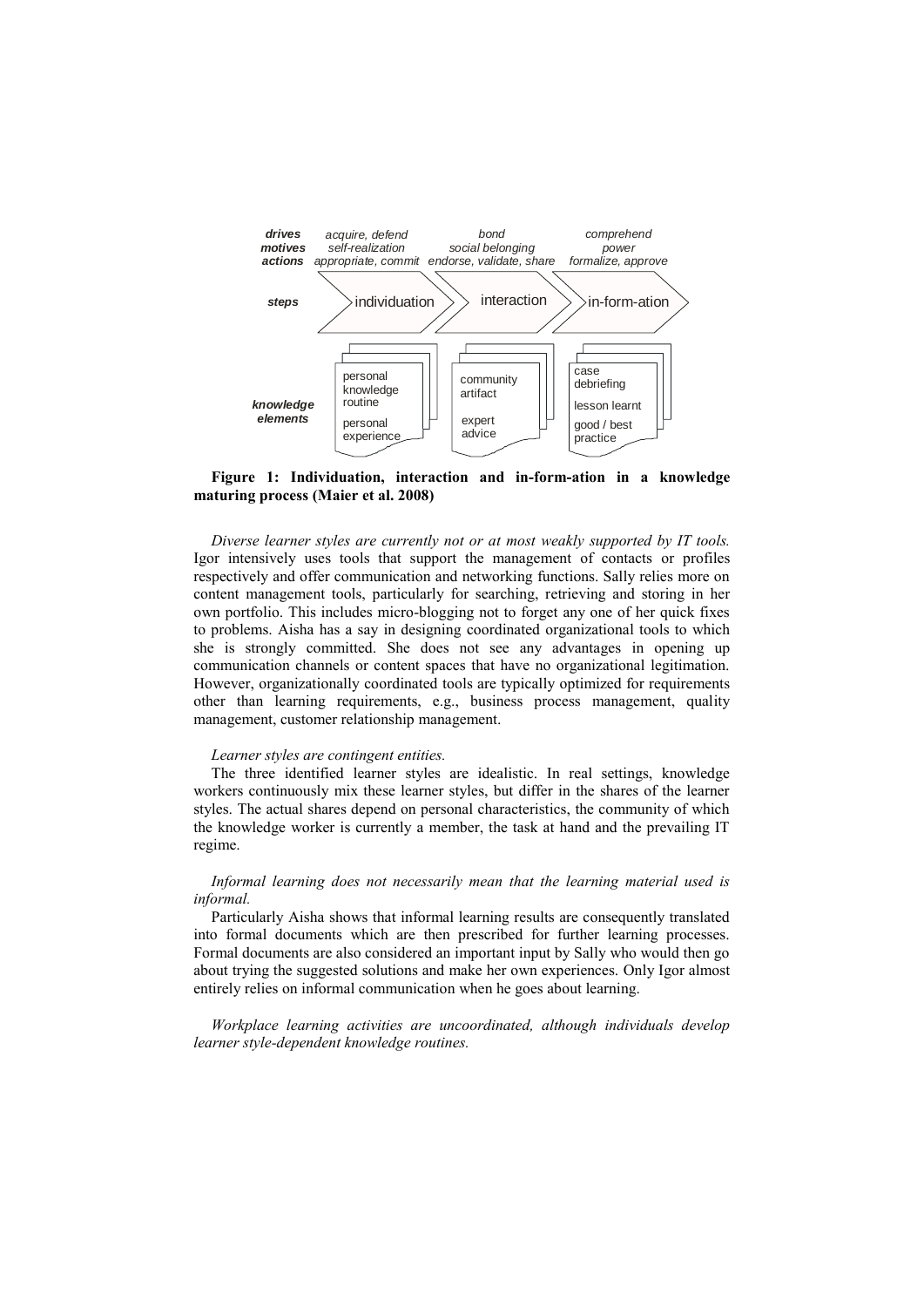Although most knowledge workers in our company are more or less enthusiastically engaged in the application of Web 2.0 technologies to facilitate their own productivity in handling knowledge and learning resources, nobody has ever thought about guidance of these individual activities. Thus, individuals develop their own knowledge routines in a trial-and-error procedure. Due to communication between individuals, routines are slowly and gradually also taken over by others so that patterns as the ones described above emerge in larger numbers. This process is driven by curiosity and by the demand to be an acknowledged member of a group engaged in using trendy tools rather than by the need to increase productivity of workplace learning.

#### *Tool innovation is driven bottom-up, not top-down*

New tools are introduced in a bottom-up pattern of innovative use in a small community before they are eventually officially legitimated and their use reinforced throughout the organization. For example, Sally uses several new Internet-based platforms that are not known by anybody else in our company unless Igor drops in. Igor always uses trendy communication platforms which are officially not supported in our company. Once Aisha has been convinced of the usefulness of new tools, she eagerly helps in establishing structures and policies needed for the roll-out in our company. Igor and Aisha act as filters ensuring easy use, playfulness and social acceptance (Igor) as well as official legitimation, integration with other tools used in our company and adherence to company policies (Aisha) in this process from individuation over interaction to in-form-ation.

### **7 Conclusion**

In this paper, we presented findings of an ethnographically informed field study of an IT system house that were amalgamated into three scenarios. These scenarios describe typical, although idealistic, patterns of behavior with respect to how knowledge and learning is handled on the work place by knowledge workers. Building on these richly described scenarios, a number of theses has been formulated that help to inform initiatives that go about implementing Web 2.0 technologies in organizational settings. Corresponding activities have been taken up well in many organizations. However, these activities are mostly uncoordinated and individual knowledge workers develop their own routines that are shared haphazardly.

The authors of this paper believe in the usefulness of concentrating on the three activities individuation, interaction and in-formation as building blocks for a maturing process that should be supported by, in the terms of the Web 2.0 jargon, a mash-up of contents and services. Design of this process as well as assignment of people driving the steps of the process should ensure guidance of workplace learning activities. This would also imply that the fourth wave of knowledge management is not only about management anymore, but also about knowledge leadership.